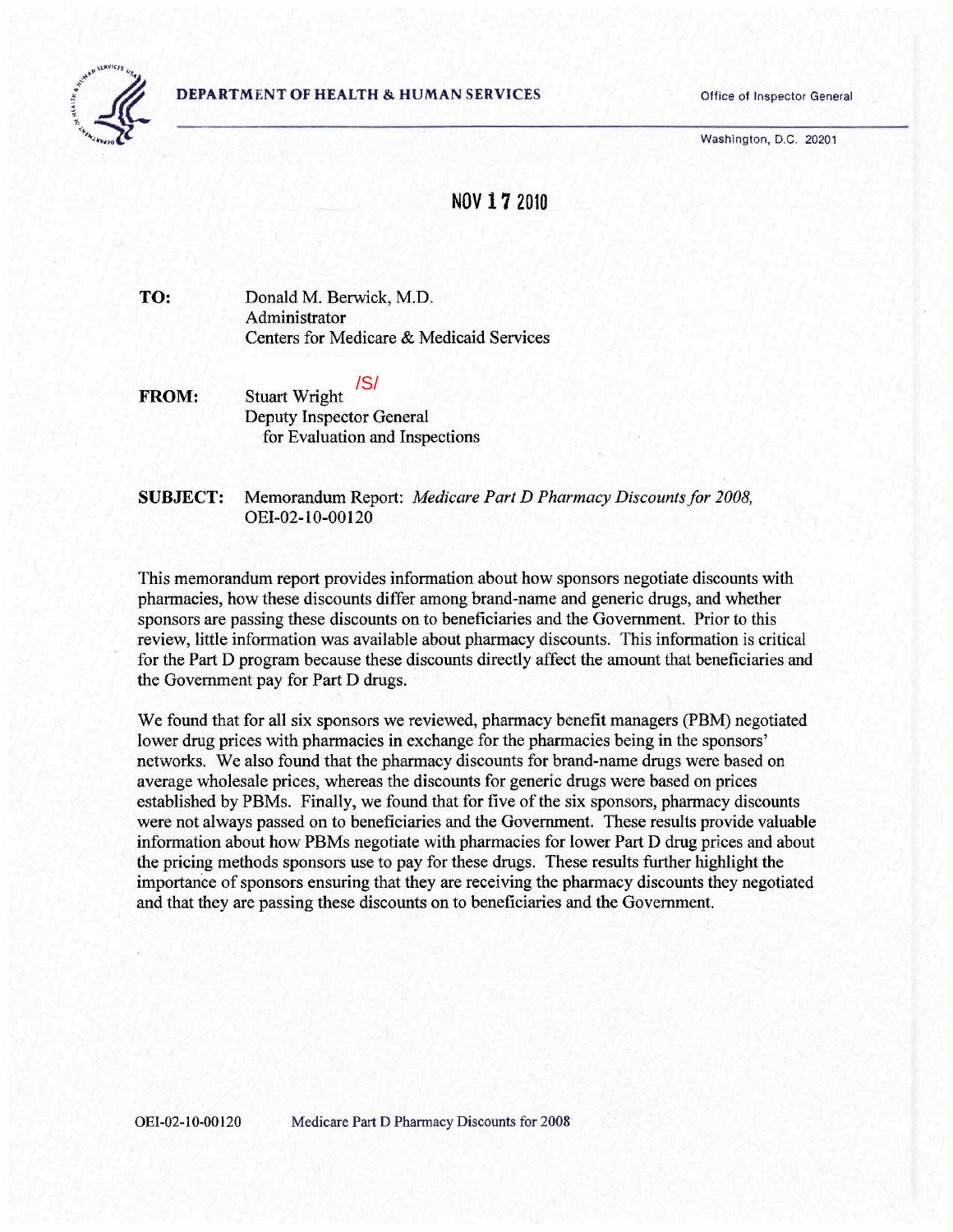## **BACKGROUND**

#### **The Medicare Prescription Drug Benefit**

The Medicare prescription drug program, known as Medicare Part D, provides an optional drug benefit to Medicare beneficiaries.<sup>[1](#page-1-0)</sup> The Centers for Medicare & Medicaid Services (CMS) contracts with private insurance companies, known as Part D sponsors, to provide the drug benefit to beneficiaries who choose to enroll in the program.

Under Medicare Part D, sponsors may offer stand-alone prescription drug plans or they may offer prescription drug coverage as part of a managed care plan. At a minimum, Part D sponsors are required to offer a basic prescription drug benefit that is either the standard prescription drug benefit or is "actuarially equivalent" to the standard benefit.[2](#page-1-1) Most beneficiaries are responsible for certain costs, which may include a monthly premium, an annual deductible, and coinsurance or copayments. However, low-income beneficiaries are eligible to receive assistance to pay some or all of these costs.[3](#page-1-2)

#### **Pharmacy Discounts**

CMS requires that Part D sponsors develop a network of pharmaciesto dispense drugs to beneficiaries enrolled in their plans.<sup>[4](#page-1-3)</sup> Sponsors generally contract with third-party entities, known as PBMs, to develop their pharmacy networks.<sup>[5](#page-1-4)</sup> CMS requires these pharmacy networks to be geographically diverse and to include different types of pharmacies, such as retail pharmacies and long-term care pharmacies.[6](#page-1-5)

Sponsors also contract with PBMs to negotiate discounts with pharmacies. These pharmacy discounts affect the prices that beneficiaries and the Government pay for Part D drugs. In addition to negotiating lower drug prices with network pharmacies, PBMs also negotiate dispensing fees, which are payments provided to pharmacies for each drug dispensed.

It is important to note that pharmacy discounts are distinct from drug manufacturer rebates. Discounts negotiated with pharmacies are typically reflected in the price that the beneficiary pays at the pharmacy, whereas rebates are typically lump-sum payments made by drug manufacturers to sponsors. Drug manufacturers provide rebates to sponsors when they encourage beneficiaries to use certain drugs.

<span id="page-1-0"></span><sup>1</sup> The Medicare Prescription Drug, Improvement, and Modernization Act of 2003, P.L. 108-173.

<span id="page-1-1"></span> $2$  42 U.S.C. § 1395w-102, 42 CFR §§ 423.104(d) and (e). "Actuarially equivalent" means that the plan's benefits must be of a dollar value equivalent to that of the standard benefit.

<span id="page-1-2"></span><sup>3 42</sup> CFR §§ 423.780 and 423.782.

<span id="page-1-3"></span><sup>4 42</sup> U.S.C. § 1395w-104(b)(1), 42 CFR § 423.120(a).

<span id="page-1-4"></span><sup>5</sup> PBMs can provide a number of services to sponsors, including processing prescription drug claims, contracting with pharmacies, and managing formularies. Sponsors may also perform these services themselves.

<span id="page-1-5"></span><sup>6</sup> Long-term care pharmacies provide specialized services, such as a comprehensive inventory of drugs commonly used in long-term care settings, specialized packaging, 7-day-a-week delivery, and emergency medications.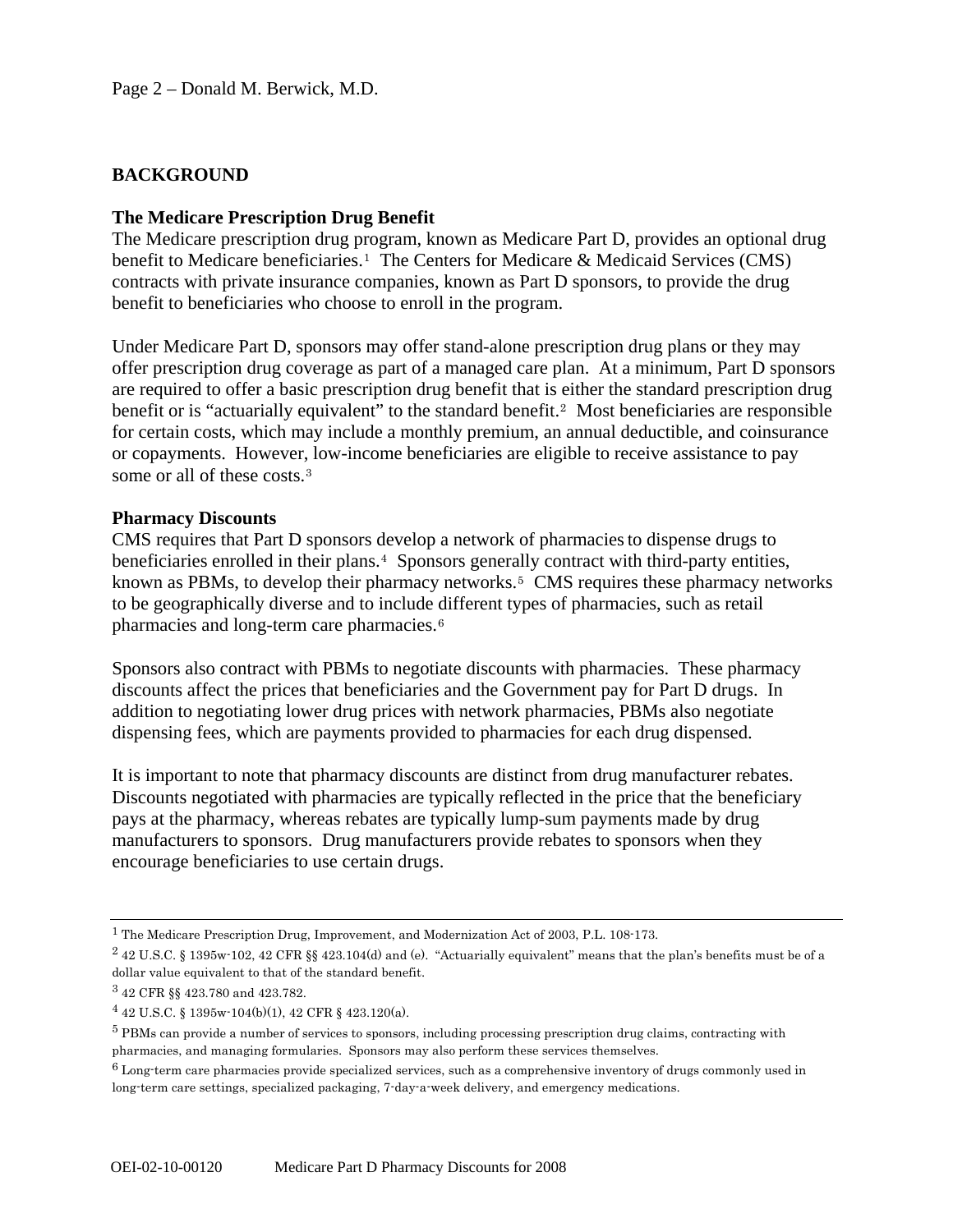Page 3 – Donald M. Berwick, M.D.

## **Payment to Pharmacies for Part D drugs**

PBMs pay the pharmacies for drugs on behalf of the sponsors, and the sponsors later reimburse the PBMs for those drugs. The amount that the sponsor pays the PBM varies depending upon the pricing approach. Sponsors may contract with the PBM using what is known as "lock-in pricing" or "pass-through pricing."

When lock-in pricing is used, the sponsor pays the PBM a set amount for its drugs. The PBM then negotiates with pharmacies for the best possible price, which may vary from the price the sponsor agrees to pay the PBM. If the PBM negotiates a lower price for a drug, then the PBM keeps the difference between the price the sponsor agreed to pay and the amount that the PBM actually pays the pharmacy. Conversely, when pass-through pricing is used, the sponsor reimburses the PBM the same amount that the PBM pays the pharmacy. The pass-through price is often lower than the lock-in price.[7](#page-2-0)

# **METHODOLOGY**

This memorandum report describes pharmacy discounts in the 2008 plan year. It is based on a review of contracts from six selected sponsors and their PBMs and structured interviews with officials from these six selected sponsors and their PBMs.

We selected a purposive sample of six Part D sponsors based on the number of beneficiaries enrolled in their plans and the PBMs they contracted with to get a variety of sponsors and PBMs for our review.<sup>[8](#page-2-1)</sup> Each of the six sponsors contracted with at least one PBM. These six sponsors represented more than 25 percent of all Part D beneficiaries in 2008. These are the same six sponsors that we reviewed in a forthcoming report entitled *Concerns With Rebates in the Medicare Part D Program*.[9](#page-2-2)

## **Review of Contracts**

For each of these 6 sponsors, we selected a purposive sample of 10 contracts that the PBM had with network pharmacies. To select these contracts, we first requested a list from each sponsor of all of the contracts it or its PBM had with pharmacies in 2008. From these lists, we selected 10 contracts from each sponsor. We selected a mix of contracts that covered retail and long-term care pharmacies as well as chain and independent pharmacies. In total, we received and reviewed 60 contracts. We reviewed these contracts for information about the nature and extent of pharmacy discounts and any associated dispensing fees.

<span id="page-2-0"></span><sup>7</sup> The lock-in price includes a "risk premium" which the sponsor pays to the PBM to mitigate market risk and shield the Part D sponsor from price variability between pharmacies. 74 Fed. Reg. 1494, 1505 (Jan. 12, 2009). Beginning January 1, 2010, CMS required Part D sponsors to use the price received by the pharmacy to calculate beneficiary cost sharing and total drug costs. 74 Fed. Reg. 1506, 1544 (Jan. 12, 2009).

<span id="page-2-1"></span> $^8$  These six sponsors were selected from a universe of 258 Part D sponsors.

<span id="page-2-2"></span><sup>9</sup> Office of Inspector General, Concerns With Rebates in the Medicare Part D Program, OEI-02-08-00500, forthcoming.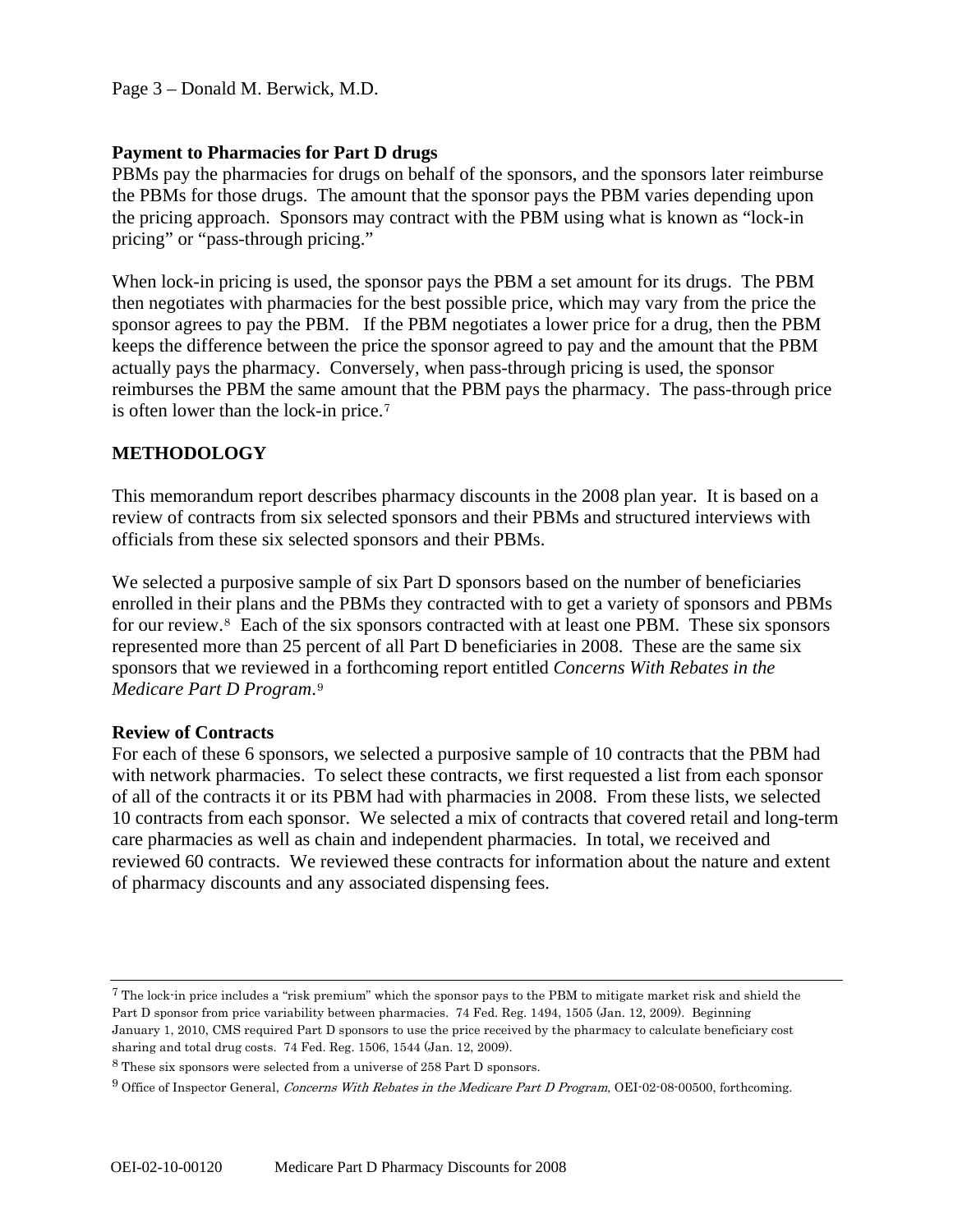We also requested and reviewed all of the contracts that the six selected sponsors had with PBMs in 2008.[10](#page-3-0) We reviewed these contracts to determine the nature of the contractual relationships between the sponsors and their PBMs and how discounts were passed on to beneficiaries and the Government.

#### **Structured Interviews**

We conducted structured in-person or telephone interviews with officials from each of the six selected sponsors. We interviewed these officials to gain a better understanding of their pharmacy networks and discounts and their contractual relationships with PBMs. We requested that representatives from the PBM also be included in the interviews. In some cases, the representatives from the PBMs requested that we speak to them without the sponsors present because of the confidential nature of the information.

Our questions focused on how discounts were negotiated with pharmacies, the size of their pharmacy networks, the nature and extent of pharmacy discounts, and any associated dispensing fees. We also asked questions about the contractual relationships between the sponsors and their PBMs. For some questions, such as how discounts were negotiated with pharmacies, PBMs answered on behalf of the sponsors. Our questions focused on the 2008 plan year. We conducted these interviews between December 2008 and April 2009.

## **Limitations**

The information in this memorandum report is from six selected sponsors and is not generalizable to all sponsors. In addition, because of the proprietary nature of the data on discounts, we presented general information and did not include specific data for the individual sponsors.

## **Standards**

This study was conducted in accordance with the *Quality Standards for Inspections* approved by the Council of the Inspectors General on Integrity and Efficiency.

## **RESULTS**

## **For All Six Sponsors, PBMs Negotiated Lower Drug Prices With Pharmacies in Exchange for the Pharmacies Being in the Sponsors' Networks**

Each of the six sponsors we reviewed relied on PBMs to negotiate drug prices with pharmacies. These negotiations resulted in pharmacies charging lower drug prices for Part D beneficiaries than the prices they would charge their cash-paying customers. Pharmacies generally accepted these lower prices because participating in sponsors' networks increased the number of beneficiaries who used their pharmacies. Each of the 6 sponsors reported that their pharmacy network consisted of at least 55,000 pharmacies; 1 sponsor had more than 63,000 network pharmacies.

<span id="page-3-0"></span> $10$  In total, the six sponsors had nine contracts with PBMs. Two of the sponsors had contracts with more than one PBM.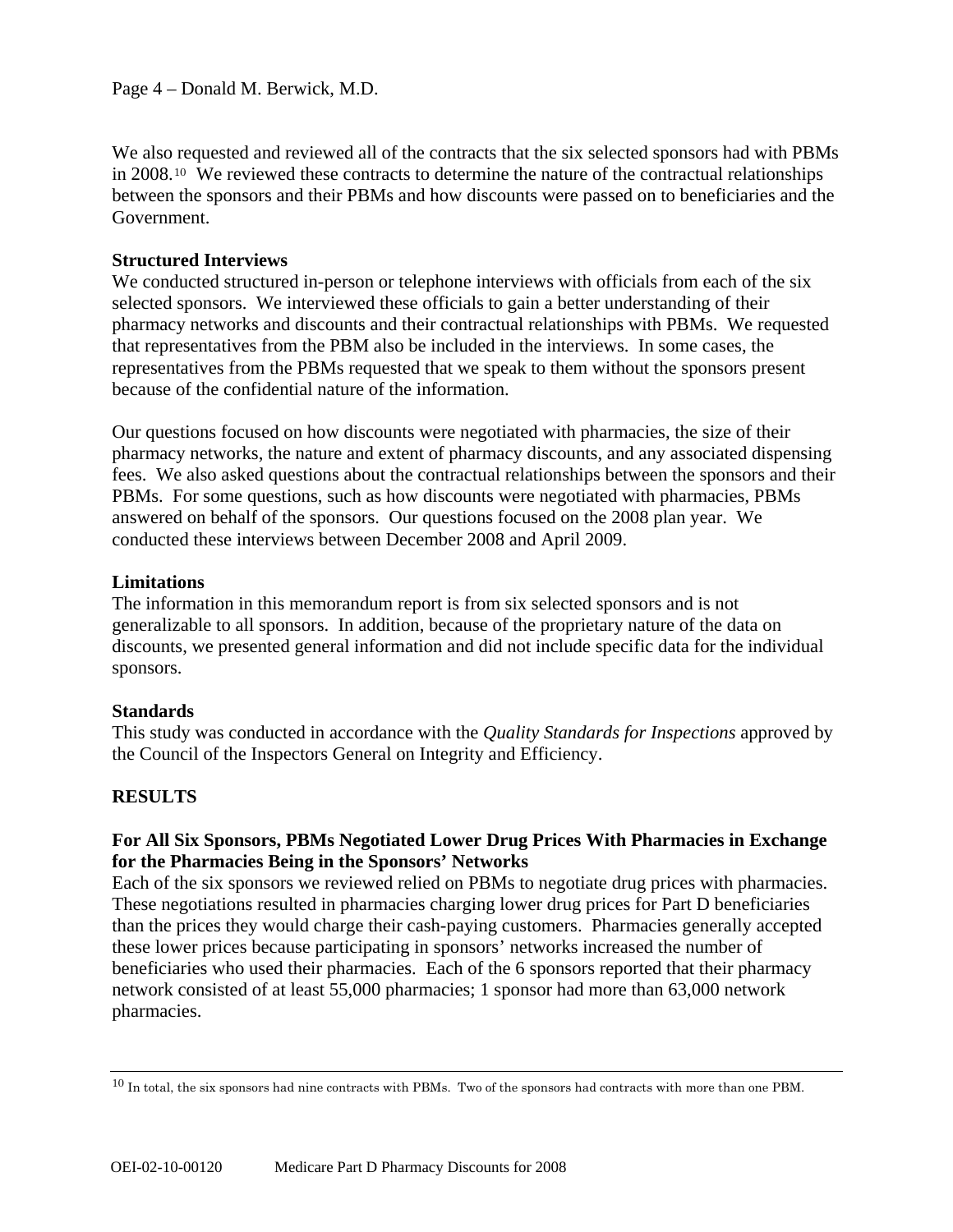The PBMs for the six selected sponsors reported that they prepare standard contracts for various types of pharmacies, such as retail pharmacies and long-term care pharmacies. These contracts dictated the discounts that pharmacies had to accept in order to be part of the sponsor's network. Several PBMs reported that it was rare for pharmacies to participate in their networks if the pharmacies refused to accept the discounts in these standard contracts. However, in some cases, the PBM was willing to negotiate smaller discounts if, for example, the PBM needed a particular pharmacy to ensure sufficient geographic coverage in the pharmacy network.<sup>[11](#page-4-0)</sup>

# **For All Six Sponsors, Pharmacy Discounts for Brand-Name Drugs Were Based on Average Wholesale Prices and Varied by the Length of Supply, Pharmacy Type, and Geographic Location**

For brand-name drugs, PBMs negotiated discounts based upon a fixed percentage that is subtracted from the drug's average wholesale price  $(AWP).<sup>12</sup>$  $(AWP).<sup>12</sup>$  $(AWP).<sup>12</sup>$  In the contracts we reviewed, this percentage is applied to all brand-name Part D drugs and varied by several factors, including the length of the supply, the pharmacy type, and geographic location.

Notably, in the contracts we reviewed, different discounts were often provided to retail pharmacies for an extended supply of drugs, such as a 3-month supply, versus a short-term supply of drugs.<sup>[13](#page-4-2)</sup> When this occurred, the discounts for an extended supply were greater and generally ranged from 18 percent to 22 percent of AWP. This compares to 15 percent to 17 percent of AWP for a short-term supply of drugs. In addition, these contracts often established higher dispensing fees for an extended supply of drugs. The average dispensing fee for an extended supply was \$2.20, compared to an average of \$1.90 for a short-term supply.

In a number of contracts, the pharmacy was given a separate option to participate in the sponsor's network for providing extended supplies of drugs. In these cases, the discounts for providing extended supplies were high—for example, 23 percent of AWP—and there was often no dispensing fees provided to the pharmacy. Only 9 of the 16 pharmacies that were offered this option chose to participate in the sponsors' extended supply network.

Further, discounts for drugs dispensed by long-term care pharmacies were generally smaller than those for drugs dispensed by retail pharmacies. In the contracts we reviewed, the discounts for drugs dispensed by long-term care pharmacies generally ranged from 12 percent to 14 percent, compared to 15 percent to 17 percent for retail pharmacies. In addition, long-term care pharmacies generally received higher dispensing fees. For example, in one contract we

<span id="page-4-0"></span><sup>11</sup> Sponsors must include enough pharmacies in their network to ensure that all beneficiaries have convenient access. 42 CFR § 423.120.

<span id="page-4-1"></span><sup>&</sup>lt;sup>12</sup> The contracts also specified that PBMs would not pay the pharmacies more than the prices that they charge their cash-paying customers. As one contract noted, "AWP does not represent a true wholesale price, but rather is a fluctuating benchmark." Therefore, it is possible for the discounted prices to exceed the standard prices paid by cash-paying customers. This provision of the contract, commonly called a usual and customary provision, ensures that the PBM pays the lesser of the cash price or the discount based on AWP.

<span id="page-4-2"></span> $13$  The length of supply could be either a short-term supply or an extended supply. The number of days included in a short-term supply was generally 1 month or less. An extended supply was generally more than 1 month and up to 3 months.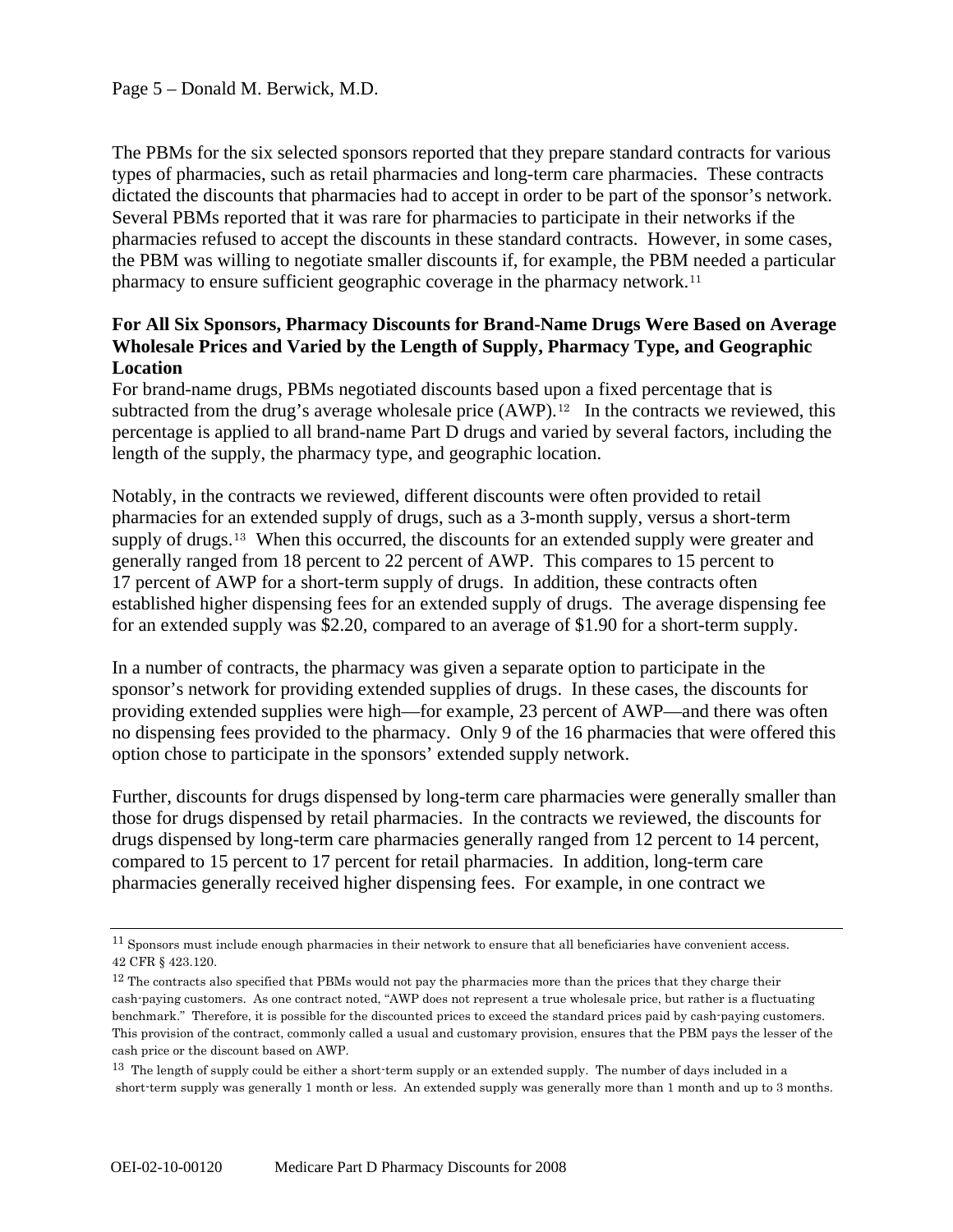reviewed, long-term care pharmacies received dispensing fees that were twice as much as the dispensing fees provided to retail pharmacies.

Discounts also sometimes differed for certain geographic locations. For example, five of the six selected sponsors reported that their discounts were less substantial in certain areas, such as Alaska, Hawaii, the U.S. Virgin Islands, and Puerto Rico. One contract we reviewed for a pharmacy in Alaska set the discount at 5 percent of AWP. This contract also included a dispensing fee of almost \$8. One sponsor noted that these pharmacies often have higher costs because of their remote locations.

## **For All Six Sponsors, Pharmacy Discounts for Generic Drugs Were Based on Prices Established by PBMs and Were Often Accompanied by Higher Dispensing Fees and Benchmarks To Encourage Generic Drug Use**

Pharmacy discounts for generic drugs were negotiated differently than the discounts for brand-name drugs. For each of the six selected sponsors, the PBM developed a list of generic drugs—known as the Maximum Allowable Cost (MAC) list—which established a maximum amount that the sponsor will pay for each drug on this list.[14](#page-5-0)

Several PBMs noted that prices on their MAC lists change frequently, sometimes on a weekly or even a daily basis. PBMs also noted that pharmacies were not routinely provided access to the MAC lists. Most PBMs in our review provided their MAC lists (or a portion of their MAC list) to pharmacies only under limited circumstances, and one PBM would not share its MAC list under any circumstances. The pharmacies agreed to accept the prices on the MAC list without knowing what these prices were until they submitted their claims.

Further, in the contracts we reviewed, PBMs often established larger dispensing fees for generic drugs to encourage generic drug use. These fees were an average of 30 cents higher than the dispensing fees for brand-name drugs. Several of the contracts also allowed for additional payments to be made to the pharmacy if the pharmacy achieved certain levels of generic drug use among its Part D beneficiaries.

In addition, several sponsors' contracts included benchmarks that must be met by their PBMs. These benchmarks—which are often called generic effective rates—required the PBM to provide a minimum average discount among its network pharmacies for generic drugs. For example, one contract specified that average generic drug prices not exceed the AWP less 62 percent. If the discounts negotiated by the PBM did not meet this benchmark, the PBM had to reimburse the sponsor the difference. These benchmarks help to encourage generic drug use among Part D beneficiaries.

<span id="page-5-0"></span><sup>&</sup>lt;sup>14</sup> For generic drugs not included on the MAC list, the contracts specified that the sponsor would receive a discount based on the drug's AWP. The contracts also specified that the sponsor would not pay the pharmacy more than the prices they charge their cash-paying customers.